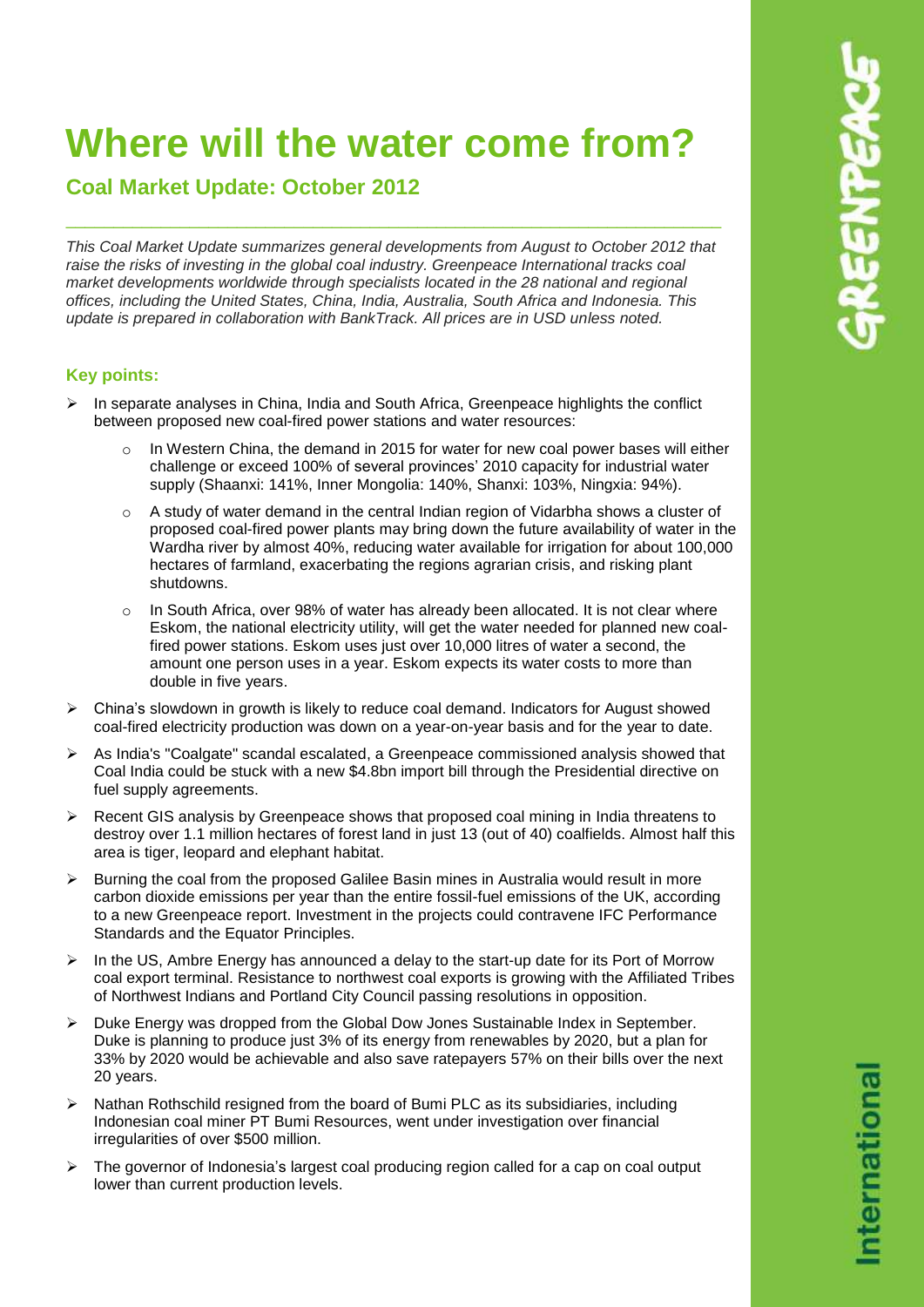# **Companies mentioned include:**

Adani Power (BSE: 533096 | NSE: ADANIPOWER) Indiabulls Power (BSE: 533122 | NSE: IBPOW) Lanco Infratech Limited (BSE: 532778 | NSE: LITL) Indo Rama Synthetics (India) (BSE: 500207 | NSE: INDORAMACIL) Eskom (unlisted) Ambre Energy (unlisted, planning IPO) GVK Group (GVK Power & Infrastructure Ltd NSE:532708) Adani (BSE: 512599, NSE: ADANIENT) Vale (BM&F Bovespa: VALE3, VALE5) Bandanna Energy (ASX: BND) Duke Energy (NYSE: DUK) Bumi PLC (LSE: BUMI.L) PT Bumi Resources Tbk (Jakarta: BUMI.JK)

# **China**

# **Thirsty Coal: A Water Crisis Exacerbated**

A new [report](http://www.greenpeace.org/eastasia/publications/reports/climate-energy/2012/thirsty-coal-water-crisis/) from Greenpeace has highlighted the water constraints on China's coal expansion. China plans to construct 14 large-scale coal power bases, predominantly in western areas of the country over the duration of the 12th Five-Year Plan (2011-15). According to the plan, in 2015, 10 bases (Shendong, Mengdong, Jinbei, Jinzhong, Jindong, Ningdong, Shaanbei, Shanxi, Shaanxi, and Ningxia, the majority in Inner Mongolia) will contribute a total coal output of 2.2 billion tons, contributing to 56% of China's annual coal output for 2015, and will place tremendous strain on China's water resources.

*Coal Power Bases Expansion*: During China's 12th Five-Year Plan (2011-15), 14 large-scale coal power bases with a total expected installed capacity of 600GW, will be built, predominantly in the western areas of the country.

*Risk of Water Shortage*: Because most of these bases will be located in places scarce in water resources, Greenpeace believes that the expected installed capacity growth and development of these coal power bases is threatened by significant water shortage challenges.

*Expected Coal Power Base Water Consumption*: These 14 coal power bases will consume 9.975 billion m3 of water in 2015, more than one quarter of the Yellow River's water supply. Each day, these coal power bases will consume 27.3 million cubic metres of water, which is nine times Beijing's daily water supply in 2012.

*Water Situation in the West*: The water situation in Western China, specifically, Shaanxi, Inner Mongolia, Shanxi and Ningxia, is likely to be especially serious, as coal power base demand for water in 2015 will either challenge or exceed 100% of these provinces' respective 2010 industrial water supply capacity. (Shaanxi: 141%, Inner Mongolia: 140%, Shanxi: 103%, Ningxia: 94%).

*Expected Yellow River Pollution*: The presence of coal power bases along the Yellow River is also likely to result in increased water pollution. According to researchers at Wuhan University, the 5 coal power bases currently located along the Yellow River discharge more 80 million tons of waste annually, which ultimately flows into the river stream.

*Threat to Iconic Inner Mongolian Grasslands*: In eastern Inner Mongolia, the expansion of coal power bases is threatening China's most extensive grasslands: the Xilin Gol grasslands, Hulun Buir grasslands and the Horqin grasslands. Coal power bases in Inner Mongolia are expected to demand 3.1 billion m3 of water in 2015, which is close to the total volume of water resources of the Xilin Gol grasslands, and 140% of Inner Mongolia's total industrial water supply capacity in 2010.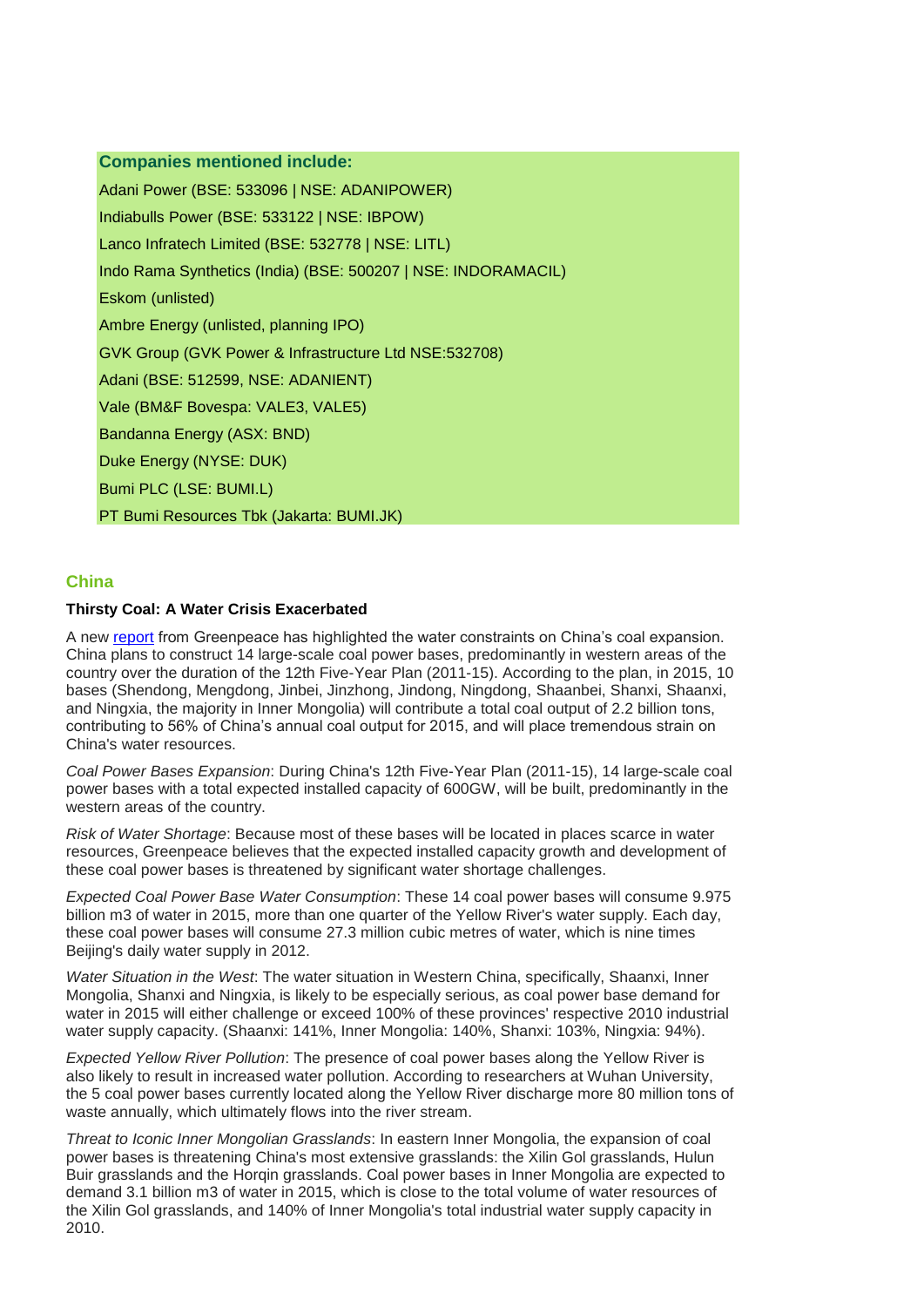Greenpeace proposes:

- 1. A strict and robust water demand assessment of China's coal power bases
- 2. That the National Development & Reform Commission take the lead in adjusting the energy bases and project development plans of western coal provinces.
- 3. That the Ministry of Environmental Protection highlight the severe water consumption needs of coal power base development and pollution issues, in the Strategic Environmental Impact Assessment of the Western Region Development.

A summary report is available in [English](http://www.greenpeace.org/eastasia/publications/reports/climate-energy/2012/thirsty-coal-water-crisis) and the full report in [Chinese:](http://www.greenpeace.org/china/zh/news/releases/climate-energy/2012/08/coal-west) 《噬水之煤——煤电基地 开发与水资源研究》

# **China's slowdown could hit coal demand**

The [World Bank](http://www.worldbank.org/content/dam/Worldbank/document/EAP-Data-Monitor-October-2012.pdf) lowered its projection for Chinese GDP growth for 2012 from 8.2% in May to 7.7% in its 8 October report as signs of a slowdown spread.

Electricity production in August still rose 2.6% YoY, but [electricity produced from thermal coal](http://www.smh.com.au/business/china/china-turning-green-a-threat-to-coal-20120914-25w5s.html) [was down](http://www.smh.com.au/business/china/china-turning-green-a-threat-to-coal-20120914-25w5s.html) 7.2% YoY. Electricity production over the first eight months of 2012 was up by 3.4% compared to 2011 but electricity production from thermal coal was down 1%. Hydropower and renewables growth along with the slowdown have contributed. In August the [North West](http://www.cec.org.cn/zdlhuiyuandongtai/dianwang/2012-09-17/90767.html) grid centres for the first time traded more kilowatt hours from renewables and hydropower than coal.

Construction of coal fired power plants has slowed, with [one-third behind schedule](http://www.chinadialogue.net/article/show/single/en/5161-One-third-of-China-s-coal-plants-behind-schedule) out of those given full approval by April. Further more than half of the projects with preliminary approval, allowing preparatory work to begin, were still waiting for the final go-ahead after 20 months. In the first four months of 2012 the value of fossil fuel power plant constructed was down 29.3% YoY.

The slowdown is coupled with a shift towards services in the Chinese economy and major efforts to boost energy efficiency, with the  $12<sup>th</sup>$  five-year plan is expected to generate \$315 billion in [energy efficiency investment](http://www.chinadaily.com.cn/business/2012-07/05/content_15551005.htm) and save up to 400Mt of coal by 2015. This raise questions for coal demand projections over the short and long term.

#### **China Wind Power Outlook points to stable growth**

Greenpeace, in collaboration with the Chinese Renewable Energy Industries Association (CREIA) and the Global Wind Energy Council (GWEC), launched the [2012 China Wind Power Outlook](http://www.greenpeace.org/eastasia/publications/reports/climate-energy/2012/wind-energy-report-2012/) Report in September. After years of rapid growth, China's wind power market is now entering a period marked by stable growth. In 2011, China added 17.63 GW of newly installed wind power capacity, slightly lower than 2010 (18.93 GW). Total installed wind capacity reached 62.36 GW and wind accounted for 1.5% of total electricity output in 2011. However grid connectivity and curtailments continue to hamper the industry. A summary is available in English and the [full](http://www.greenpeace.org/eastasia/publications/reports/climate-energy/2012/wind-energy-report-2012/)  [report](http://www.greenpeace.org/eastasia/publications/reports/climate-energy/2012/wind-energy-report-2012/) in Chinese.

# **India**

#### **Endangered Waters: thermal power plants may escalate region's existing agrarian crisis**

A [new report](http://www.greenpeace.org/international/en/news/features/Thirsty-coal-makes-hungry-people/) from Greenpeace found that large clusters of coal fired power plants proposed in Vidarbha, a region of Central India, may bring down the future availability of water in the Wardha river by almost 40% and affect irrigation for about 100,000 hectares of farmland.

71 coal-fired thermal power projects with a capacity of 55,000 MW have been proposed for the parched Vidarbha region in Maharashtra. This would require a total water allocation by the state government of 2,049 million cubic metres of water per year, or the equivalent irrigation water for approximately 409,800 hectares of arable land.

It is against the present state water policy to prioritise industry water needs over irrigation. Lack of irrigation facilities have been linked to agricultural distress and suicides. 8,200 farmers have committed [suicide](http://www.tehelka.com/story_main53.asp?filename=Ne220912power.asp) in the region since 2002.

The Indian Institute of Technology, Delhi, was commissioned by Greenpeace, to [model](http://www.greenpeace.org/india/Global/india/report/Impact-of-water-resources-projects%E2%80%93case-study-of-wardha-technical-report.pdf) the impact on water availability in the Wardha (one of the two main rivers in the region) if all the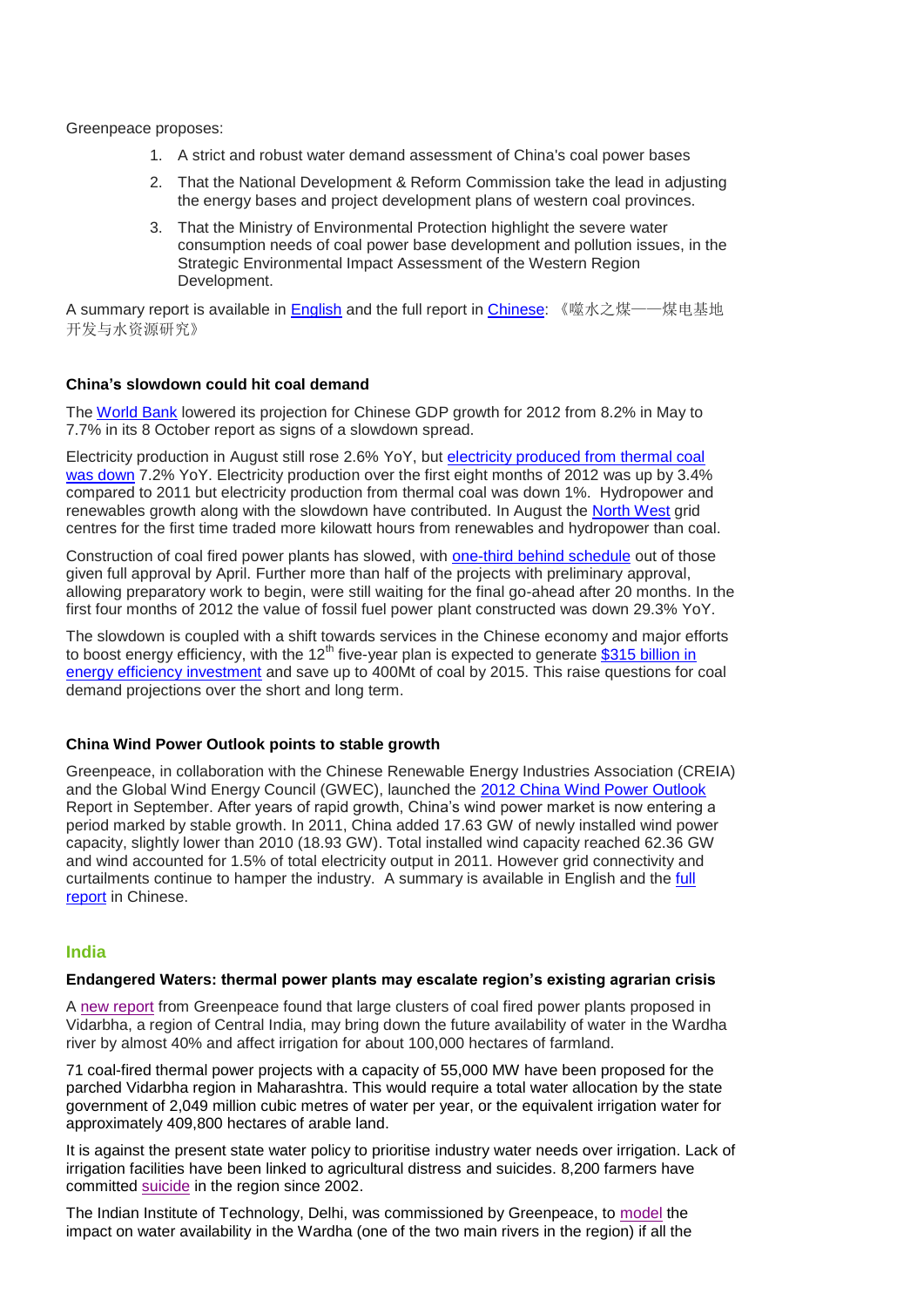power plants and other demands for the area were realised. They found that the annual mean flow would reduce from its present level of 1,419 million cubic metres to 867 million cubic metres, a reduction of almost 40%. Analysis of the Wainganga River basin is currently underway and expected to also show significant impacts from coal plants.

Further analysis of the study data indicated that the annual mean flow in the Wardha river varied from a maximum of 5600 MCM to a minimum of just 229 MCM, in the last 35 years. Considering the water requirement for the coal-fired power plants is about 550 MCM and if all the power plants will be commissioned in the future, then there may be no water available to operate them in at least one in ten years, forcing them to shut down and risk power production.

Renewable energy can provide India with the electricity it needs while saving water. Under the Energy [R]evolution scenario, Greenpeace's global energy roadmap, almost half of India's power could be provided by renewable energy by 2030. This has a potential to save approximately 18 billion cubic metres of water used in fossil fuel extraction and power generation, enough to bring 3.6 million hectares under irrigation.

Greenpeace recommends an immediate moratorium on further environment clearances to coal power plants in Vidarbha as well as all the inland districts in the country. The existing clearances must be re-examined on the basis of a cumulative water impact and availability assessment in the river basins so that water conflicts between various users can be avoided and irrigation needs of farmers are not jeopardized.

Listed companies with proposed coal-fired power stations in Vidarbha include Adani Power, Indiabulls Power, Lanco Infratech Limited and Indo Rama Synthetics.

# **"Coalgate" scam escalates as coal's impact on forest land comes under more pressure**

The controversy over the coal block allocation scam, dubbed "coalgate" in India exploded in August with Parliament in uproar and calls for the Prime Minister Singh to [resign.](http://in.reuters.com/article/2012/08/27/pm-manmohan-singh-coalgate-india-idINDEE87Q08K20120827) The Comptroller and Auditor General (CAG) of India's [final report](http://saiindia.gov.in/english/home/Our_Products/Audit_Report/Government_Wise/union_audit/recent_reports/union_performance/2012_2013/Commercial/Report_No_7/Report_No_7.html) on 17 August found that the Indian government may have [lost \\$33bn](http://www.ft.com/intl/cms/s/0/4df682f4-e869-11e1-b724-00144feab49a.html#axzz28pBlt1yY) by allocation coal mining sites too cheaply and uncompetitively.

Coal mining sites are also being allocated with little regard for their environmental impacts. Expanding coal mining is destroying significant areas of tiger, leopard and elephant habitat in India. Recent GIS analysis by Greenpeace showed that coal mining threatens to destroy over 1.1 [million hectares](http://www.greenpeace.org/india/Global/india/report/How-Coal-mining-is-Trashing-Tigerland.pdf) of forest land in just 13 (out of 40) coalfield. Greenpeace is calling for a halt to allocating new coal blocks and clearing more forests for coal mining until the coal scam is fully investigated and there is a clear demarcation of areas where mining shouldn't be allowed. Over 120,000 people have joined the [campaign](http://www.junglistan.org/) this year.

# **Greenpeace commissioned analysis shows Coal India could be stuck with a new \$4.8bn import bill**

Subsided coal provided to electricity producers could be another growing area of controversy. Earlier this year, a Presidential Directive forced Coal India (CIL) to sign Fuel Supply Agreements (FSAs) with all power projects that would be commissioned up to March 2015. CIL had earlier refused to sign binding FSAs, fearing it would not be able to produce sufficient coal. Financial research firm [Equitorials,](http://www.greenpeace.org/india/en/publications/Study-of-Impact-of-the-Presidential-Directive-to-Coal-India/) commissioned by Greenpeace, analysed the likely impact of signing Fuel Supply Agreements on CIL under different scenarios.

According to Equitorials, CIL is likely to face an [annual average shortfall of 82 million tonnes](http://www.greenpeace.org/india/Global/india/report/Study-of-Impact-of-the-Presidential-Directive-to-Coal-India.pdf) from 2013 to 2017. The cost of importing coal to bridge this shortfall would be an estimated \$4.8bn (Rs. 254,001mn) every year. The import cost will have to be borne either by CIL, power producer, or end-consumer. Bearing even a part of this cost would involve a significant financial burden for CIL. On the other hand, a failure to supply coal could result in penalties of \$180mn (Rs. 9,510mn) over the five year period. Or if CIL were to divert the coal that it currently sells via e-auction towards meeting its FSA requirements, the annual average income foregone could be as much as \$303mn (Rs. 15,980mn) over the same period.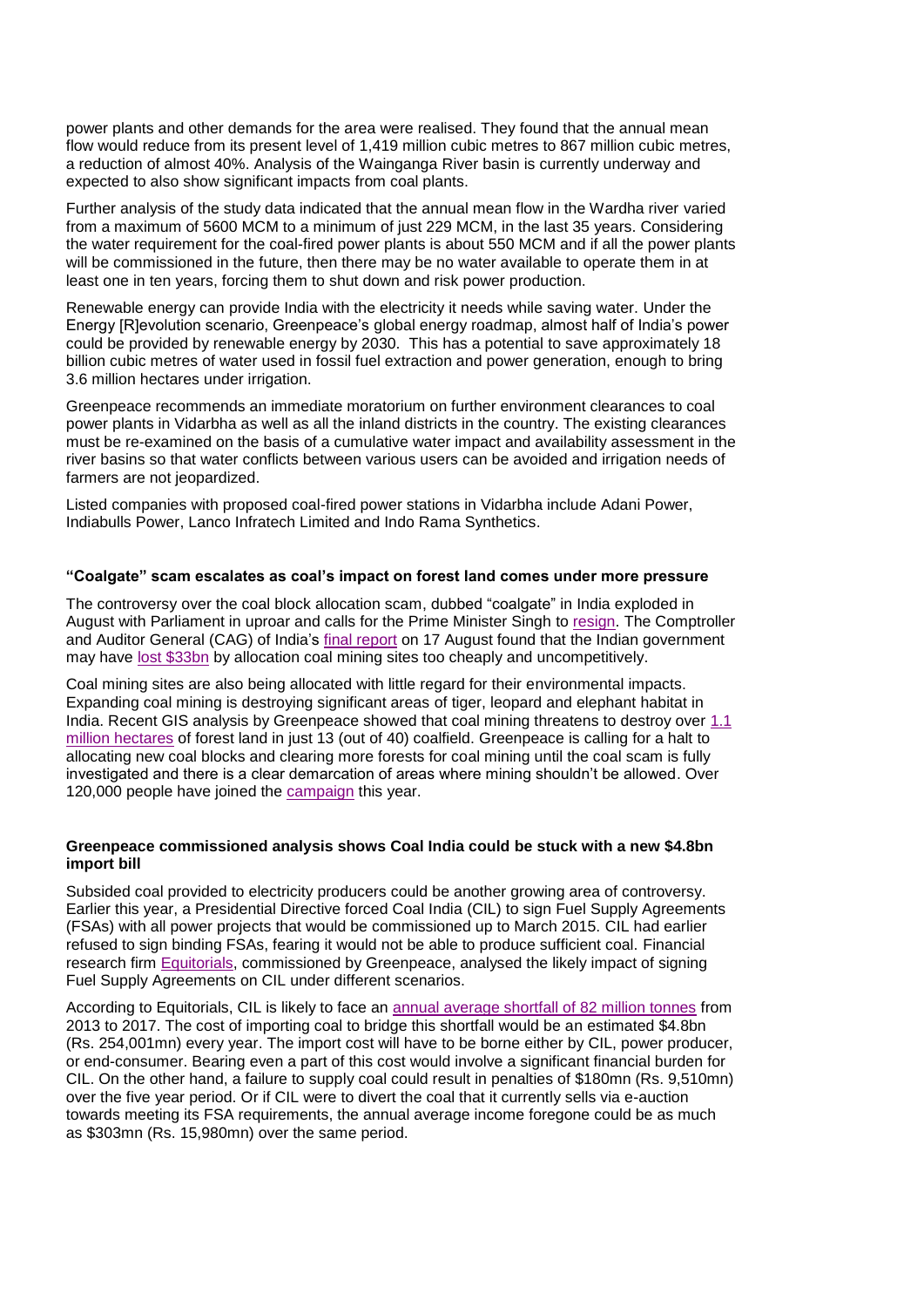# **South Africa**

#### **Eskom Set to Accelerate Water Crisis: Coal power dries up SA's water resources**

Nearly a million South African households still have no access to the minimum 25 litres of water per day. The national utility's (Eskom's) water-hungry coal expansion is a major threat to the country's already stressed water resources, and further compromises water access for the poor, according to a report released by Greenpeace on 17 October.

The report outlines how the coal mining and electricity industry obtain priority access to water, and yet contribute substantially to water pollution and scarcity. The report ['Water hungry coal:](http://www.greenpeace.org/africa/en/News/news/Eskom-Accelerates-Looming-Water-Crisis/)  [Burning South Africa's water to produce electricity'](http://www.greenpeace.org/africa/en/News/news/Eskom-Accelerates-Looming-Water-Crisis/) makes clear connections between risky investments in new coal-fired power stations and water scarcity, and outlines how the South African government and Eskom are favouring the coal expansion, at the expense of scarce water resources, people's heath and affordable electricity.

Critical information on water allocation, management and pollution is classified as confidential, and decisions around it are not transparent. This lack of transparency translates into a lack of accountability in the water sector.

The Department of Water Affairs has said water infrastructure requires investment of 670 billion rand (\$76 billion) over the next decade, [338 billion rand more than the available funding.](http://www.businessweek.com/news/2012-10-15/south-africas-40-billion-water-gap-threatens-economy) Eskom sees "water costs [more than doubling](http://www.businessweek.com/news/2012-10-15/south-africas-40-billion-water-gap-threatens-economy) in five years".

Eskom's credit rating was recently [downgraded](http://www.iol.co.za/business/business-news/eskom-acknowledges-moody-s-downgrade-1.1395903#.UH_OuW_MjgV) to Baa3 from Baa2 by Moody's.

It is estimated that over 98% of South Africa's water has already been allocated, so it is entirely unclear where the water for new coal-fired power stations will come from. Eskom uses just over 10 000 litres of water a second, the same amount a single person would use within one year.

93% of South Africa's electricity comes from coal, despite excellent renewable energy resources. The report also outlines how it would be possible to make substantial water-savings by investing in essentially 'water-free' renewable energy technologies instead of coal. For the South African government and Eskom there are very effective substitutes for coal, but there are no alternatives to water.

# **Australia**

#### **Galilee Basin mega mines will be major global emitters, may contravene Equator Principles**

A new Greenpeace report has for the first time quantified the carbon dioxide emissions implications of the Galilee Basin coal mine expansion. If the mines proceed, the emissions from burning the extracted coal would be over [700 million tonnes](http://www.greenpeace.org/australia/en/news/climate/cooking-the-climate-wrecking-the-reef/) of carbon dioxide per year. If the Galilee was a country, this would make it the seventh biggest emitter of carbon dioxide pollution from fossil fuels in the world, larger than the UK.

There are 9 coal mega mines planned in the Galilee Basin alone. 5 of these mines would be bigger than any mine currently operating in Australia. Listed companies involved include Adani, GVK, Vale and Bandanna Energy.

The report finds that full exploitation of the Galilee Basin as proposed is consistent with scenarios that would lead to 6 degrees of global warming above pre-industrial levels. It would also require coastal development on a massive scale that would threaten the outstanding universal values of the Great Barrier Reef World Heritage Area. We believe that investing in these projects may therefore contravene IFC Performance Standard 6, which is linked to the Equator Principles and requires clients to preserve internationally recognised areas.

Over 6,000 extra coal ships could travel through the Reef each year from the Abbot Point and Hay point ports alone. More ships mean more risk of groundings, spills and collisions. There are also plans to dredge millions of cubic metres of sea floor in the Great Barrier Reef World Heritage Area.

Over [600,000 people](http://www.avaaz.org/en/the_great_barrier_coal_mine_global) recently signed a petition to the Chairman of the United States Export-Import Bank, calling on him not to fund projects that would result in harm to the Great Barrier Reef.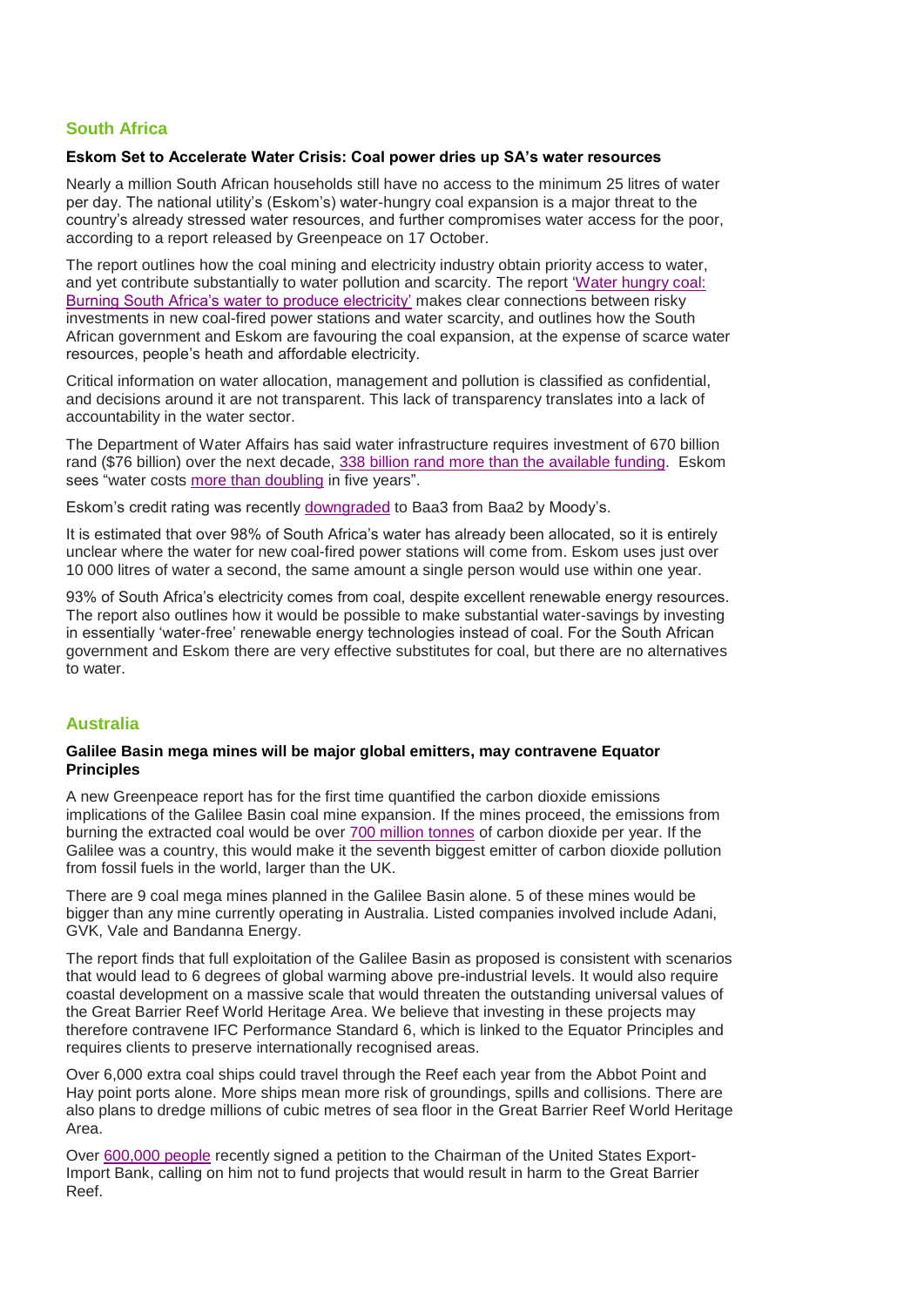# **Coal terminal approved. New risks revealed.**

The T3 terminal at Abbot Point was approved on 10 October, however Greenpeace has obtained documents that expose the [flawed environmental process](http://www.greenpeace.org/australia/en/news/climate/Coal-terminal-approved-New-risks-revealed/) and the threat to endangered bird species. GVK Hancock, the coal company developing T3, stated in its environmental assessment that the adjacent Caley Valley wetlands are not considered important migratory shorebird habitat. This assessment is incorrect. Greenpeace obtained documents under right to information laws that show the wetlands are highly important. In fact, there are 18 endangered, vulnerable or nearthreatened bird species located there. Greenpeace is exploring possible legal avenues to challenge this flawed decision.

# **The United States**

#### **Further delays for Northwest coal exports**

On September 13th, Ambre Energy announced to the Oregon Senate Committee on Environment and Natural Resources that it was [delaying the startup date](http://www.oregonlive.com/environment/index.ssf/2012/09/ambre_energy_delays_projected.html) for its Port of Morrow export terminal to mid-2014. This delay reflects the growing public opposition to export terminals in the Northwest. Ambre has yet to obtain any permits for this terminal, despite telling investors and legislators that it would be operational by 2013.

[Portland City Council passed a resolution,](http://www.oregonlive.com/environment/index.ssf/2012/09/portland_city_council_passes_r.html) 3-0, opposing coal trains in city limits unless the Army Corps of Engineers conducts an area-wide Environmental Impacts Statement of all proposed coal terminals in the Pacific Northwest. To date, over 25 cities, counties, and ports have passed resolutions in concern or opposition to coal exports.

The Affiliated Tribes of Northwest Indians, a congress of more than 50 tribes in seven states, [passed a resolution](http://www.nytimes.com/2012/10/12/us/tribes-add-powerful-voice-against-northwest-coal-plan.html?pagewanted=all&_r=0) calling on the Army Corps of Engineers to conduct a comprehensive review of all export terminals, with full transparency and government to government consultation. Leaders of the [Lummi Nation](http://www.bellinghamherald.com/2012/09/21/2700524/lummi-nation-leaders-come-out.html) have come out in opposition to Peabody and SSA Marine's Gateway Pacific terminal at Cherry Point in Washington state.

#### **Duke Energy loses spot on sustainability index, clean energy transition needed**

Duke Energy was [dropped from the Global Dow Jones Sustainable Index](http://www.greenpeace.org/usa/en/media-center/Duke-Energy-dropped-from-global-Dow-Jones-Sustainability-Index-for-dirty-energy-use/) in September, a move that was applauded by Greenpeace as recognition that the company is far from "best in class".

Duke's merger with Progress Energy has put them on a trajectory to overtake American Electric Power (AEP) as the largest generator of coal-fired electricity in the US in as little as five years. On an installed capacity basis, Duke Energy's coal exposure is more than twice the average for the 11 S&P 500 Index peers who operate more than 5,000MW. Duke's most recent Integrated Resource Plan (IRP) for North Carolina made it clear that the company will generate just 3% of their energy from renewables by 2020.

In July, Greenpeace released Charting the Correction Course: [A Clean Energy Pathway for Duke](http://quitcoal.org/sites/default/files/duke%20pathways%20web-single.pdf)  [Energy.](http://quitcoal.org/sites/default/files/duke%20pathways%20web-single.pdf) The report, based on Ventyx data, details how Duke Energy can save their customers \$108 billion over 20 years by investing in renewable energy and energy efficiency. The plan would benefit consumers, the environment and investors.

According to the report, Duke could source 33 percent of its electricity from wind, solar and efficiency resources while saving ratepayers 57 percent on their bills over the next 20 years. The clean energy pathway proposed in the report would also reduce long-term debt for the company by 75 percent compared to Duke's current plans.

#### **Indonesia**

#### **Governor of Indonesian coal region calls for output cap**

The Governor of East Kalimantan, which produces two-thirds of Indonesia's coal, has called for a [cap on coal output](http://in.reuters.com/article/2012/09/05/indonesia-coal-kalimantan-idINL4E8K52OG20120905) below current production levels.

Governor Ishak Faroek floated his idea after showing a video of environmental damage caused by mining to an industry conference. The Governor said East Kalimantan would benefit if output was limited to 150 million tonnes, around 30 per cent below this year's expected production, and could extend the life of mines.